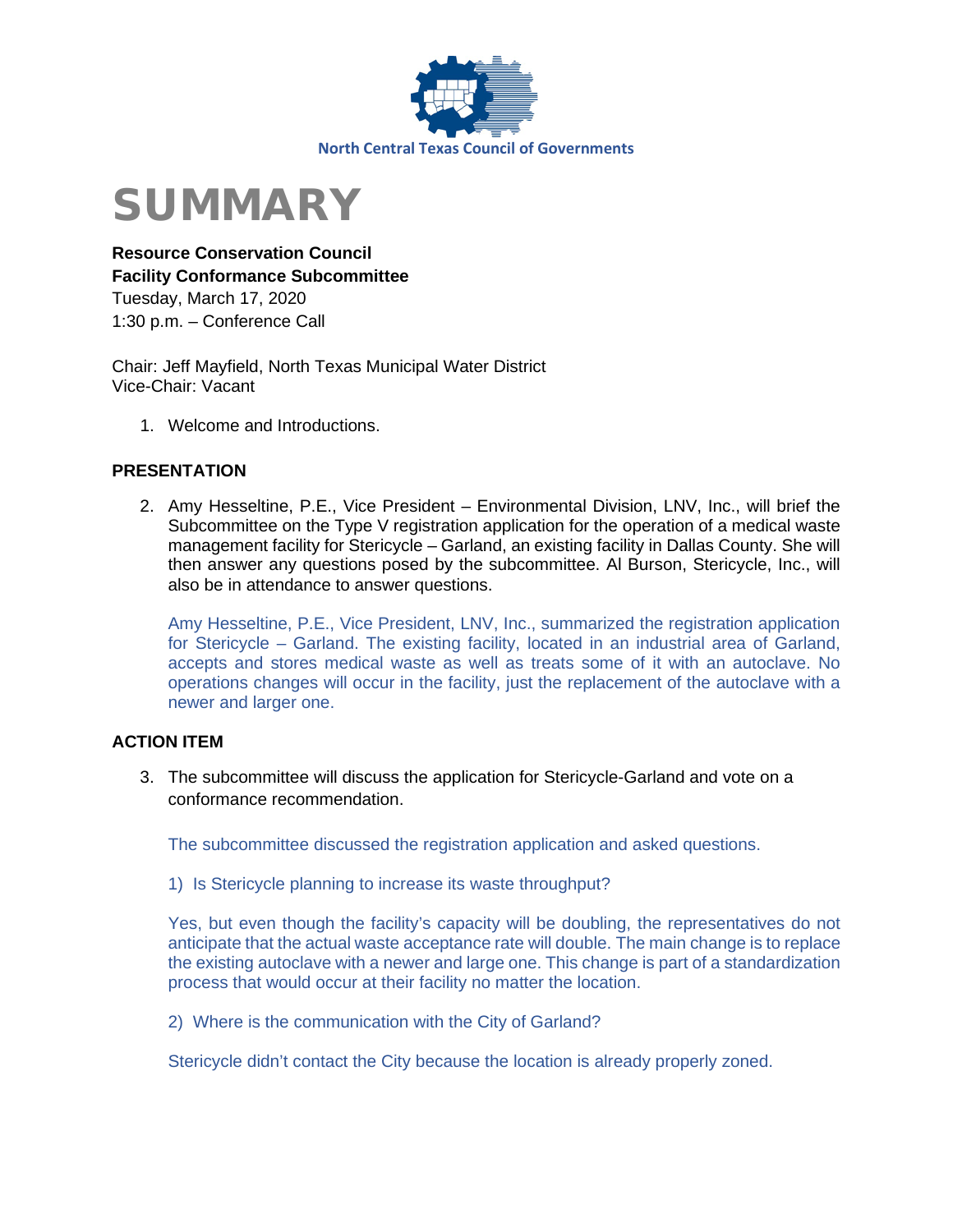

#### **North Central Texas Council of Governments**

3) The traffic projections show an increase with no clear understanding of the time frame. Can you explain?

The current traffic levels are 43 vehicles per day. The changes to the facility are expected to increase that number to 50 vehicles per day.

4) In the site layout drawing, why is there no registration boundary?

It coincides with the property boundary, which is not changing.

5) The facility floor layout in the application is showing building additions, such as new doors and a new steel ramp, other than just the replacement of the autoclave. What exactly are the changes?

The consultant noted that the only change to the facility is the autoclave. The other items noted in the application are a holdover from a previous application and are a mistake.

7) Where will the untreated waste be?

It will be stored in trucks that are in a secured location and the trucks will be locked.

8) Where are you in the review process with TCEQ?

TCEQ just issued a public notice and the technical review is beginning.

Risa Weinberger, Risa Weinberger & Associates, Inc., made a motion to recommend to the Resource Conservation Council that the application for a medical waste registration for Stericycle, Inc. is in conformance with the North Central Texas Regional Solid Waste Management Plan. David Bull, Ellis County, seconded the motion. The motion passed unanimously.

4. The subcommittee will accept nominations and then vote to appoint a Vice-Chair of the Facility Conformance Subcommittee.

Patricia Redfearn, City of Grand Prairie, was nominated to fill the Vice-Chair vacancy on the subcommittee. She was voted into the position unanimously.

5. Adjournment

If you have any questions regarding the meeting or agenda items, please contact Elena Berg at (817) 608-2363 or [eberg@nctcog.org.](mailto:eberg@nctcog.org) Thank you!

If you plan to attend this public meeting and you have a disability that requires special arrangements at the meeting, please contact Barbara Bradford by phone at (817) 695-9231 or by email at **bbradford@nctcog.org 72** hours in advance of the meeting. Reasonable accommodations will be made to assist your needs.